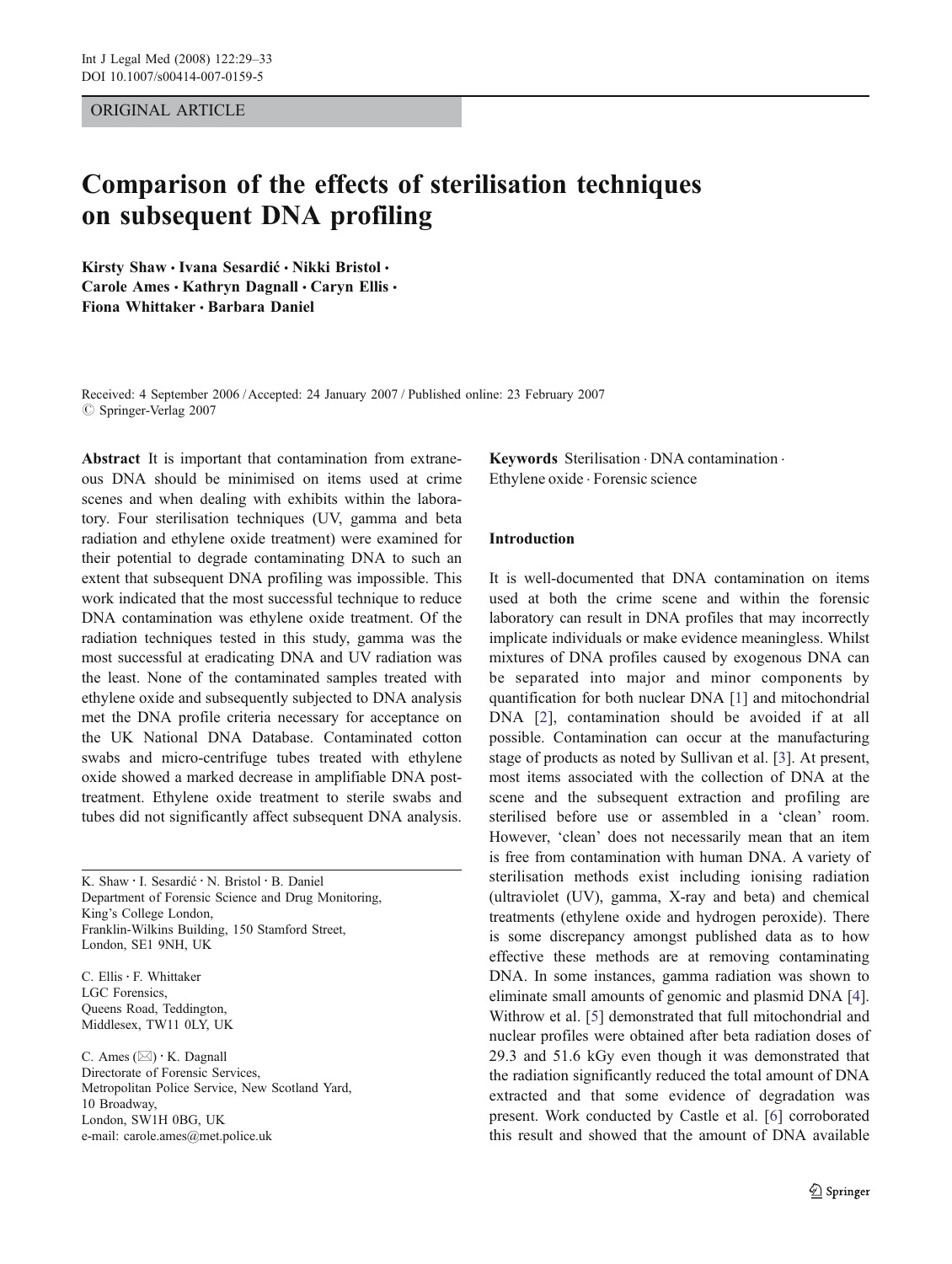for profiling is reduced after beta radiation but that 16 STRs (including all 13 CODIS STRs) were detectable after treatment. Hall and Ballantyne [\[7](#page-4-0)] noted that it was possible to obtain full profiles from extracted DNA exposed to UV for 1 min but that no profile was obtainable after 16 min. This was in contrast to bloodstains where chromosomal packaging was still presumably intact. In this case, complete loss of DNA profiles did not occur until 102 h of exposure to UV radiation.

In this work, the effectiveness of eliminating amplifiable DNA using three irradiation techniques, UV, beta, gamma and treatment with ethylene oxide was compared. UV irradiation can be conducted within the laboratory. Sterilisation time is set by the user according to laboratory protocols. Beta and gamma irradiation is more hazardous and therefore is conducted by an accredited company. Again, sterilisation time is set by company guidelines. Ethylene oxide is a poisonous gas and therefore can only be used for sterilisation by approved companies. Items sterilised by the ethylene oxide must also go through a decontamination stage to ensure all residual gas is removed.

## Materials and methods

### Comparison of four sterilisation techniques

Saliva was obtained from a single volunteer and various volumes  $(1, 2, 5 \text{ and } 10 \text{ }\mu\text{I})$  were spotted onto 2 surface types, porous  $(1.5 \times 1.5 \text{ cm}$  Calico material) and non-porous (6 cm petri dish). All conditions were repeated in triplicate for each of the 4 sterilisation techniques to give a total of 96 samples. Samples were then packaged in tamper evident bags. A negative control was included, which contained no saliva but underwent the sterilisation technique and a positive control, which contained saliva but did not undergo the sterilisation technique. Samples were subjected to sterilisation according to normal practice. UV sterilisation was conducted at LGC Forensics, Teddington, UK (254 nm at  $12,000 \text{ mJ/cm}^2/\text{min}$ ) in a lab-based UV cross-linker for 10 min. Gamma (total dose of 56.4 kGy), beta (total dose of 50 kGy) and ethylene oxide (4 h exposure) sterilisation was conducted at Isotron, UK.

The non-porous samples were double swabbed using 5 mm<sup>2</sup> onserts of filter paper (Whatman) following the method of Sweet et al. [[8\]](#page-4-0). The porous material was placed in 1.5 ml micro-centrifuge tubes. Extraction was conducted in sterile conditions to avoid recontamination of the items. DNA was extracted from the samples by the addition of 180 μl of 5% Chelex<sup>TM</sup> (Sigma) and 6 μl of 10 mg/ml proteinase K (Sigma). After an incubation of 10 min at 56°C, the samples were vortexed and then incubated for 8 min at 100 $^{\circ}$ C. After centrifugation (15,000 $\times$ g for 3 min),

the supernatant was transferred to a Microcon<sup>TM</sup> spin column (Millipore, USA) and DNA was eluted according to the manufacturer's instructions. Sterile water  $(50 \mu l)$  was added to the DNA solution. The extracted DNA was amplified using the AmpFISTR SGMPlus kit (with 10 loci plus the sex marker amelogenin) for 28 cycles and profiled using the ABI 3100 Genetic Analyser according to the manufacturer's protocols (Applied Biosystems, Foster City, CA). This part of the research was carried out at LGC Forensics, Teddington, UK.

Further examination of ethylene oxide as a sterilisation technique

Saliva was obtained from 6 different volunteers and was similarly applied to the two surface types at 2, 5, 10 and 20 μl volumes. For 1 volunteer, a volume of 100 μl was also included. All conditions were repeated in triplicate to give a total of 150 samples. Samples were packaged in tamperevident paper bags. Controls were also included as described above. Samples were sterilised with ethylene oxide at Isotron, UK. The exposure time to the ethylene oxide was 6 h.

Instead of filter onserts, the non-porous surface was double swabbed with taper tip swabs (Medical Wire and Equipment, UK). DNA extraction was conducted in a sterile flow cabinet to avoid re-contamination of sterilised materials. Due to the increase in material within the microcentrifuge tube, the volume of Chelex™ and proteinase K was doubled to 360 and 12 μl, respectively. The rest of the extraction protocol was used for the comparison of the sterilisation techniques. The DNA extracts were quantified with real time PCR using Quantifiler™ Human DNA Quantification kit (Applied Biosystems, USA) according to the manufacturer's protocols. Subsequent DNA amplification was carried out for 28 cycles as before. DNA profiling was carried out using the ABI 310 Genetic Analyser according to the manufacturer's protocols (Applied Biosystems) at King's College, London.

To examine whether the ethylene oxide technique could be used on laboratory items, two types of swab (Greiner Labortechnik, DE and Eurotubo, IASA, ES) were contaminated with 100 μl saliva from 1 volunteer. The swab label was replaced with one of similar material and size. Three different volumes of saliva (2, 10 and 100 μl) were also added to 1.5 ml micro-centrifuge tubes. All conditions were conducted in triplicate and along with the negative controls sent to Isotron for ethylene oxide treatment as before. Positive controls for comparison were also set up but not sent for treatment. DNA was extracted using QIAGEN spin columns according to the manufacturer's protocol and eluted in 100  $\mu$ l ddH<sub>2</sub>O.

To assess whether the ethylene oxide treatment affects subsequent DNA analysis, unused swabs and 1.5 ml tubes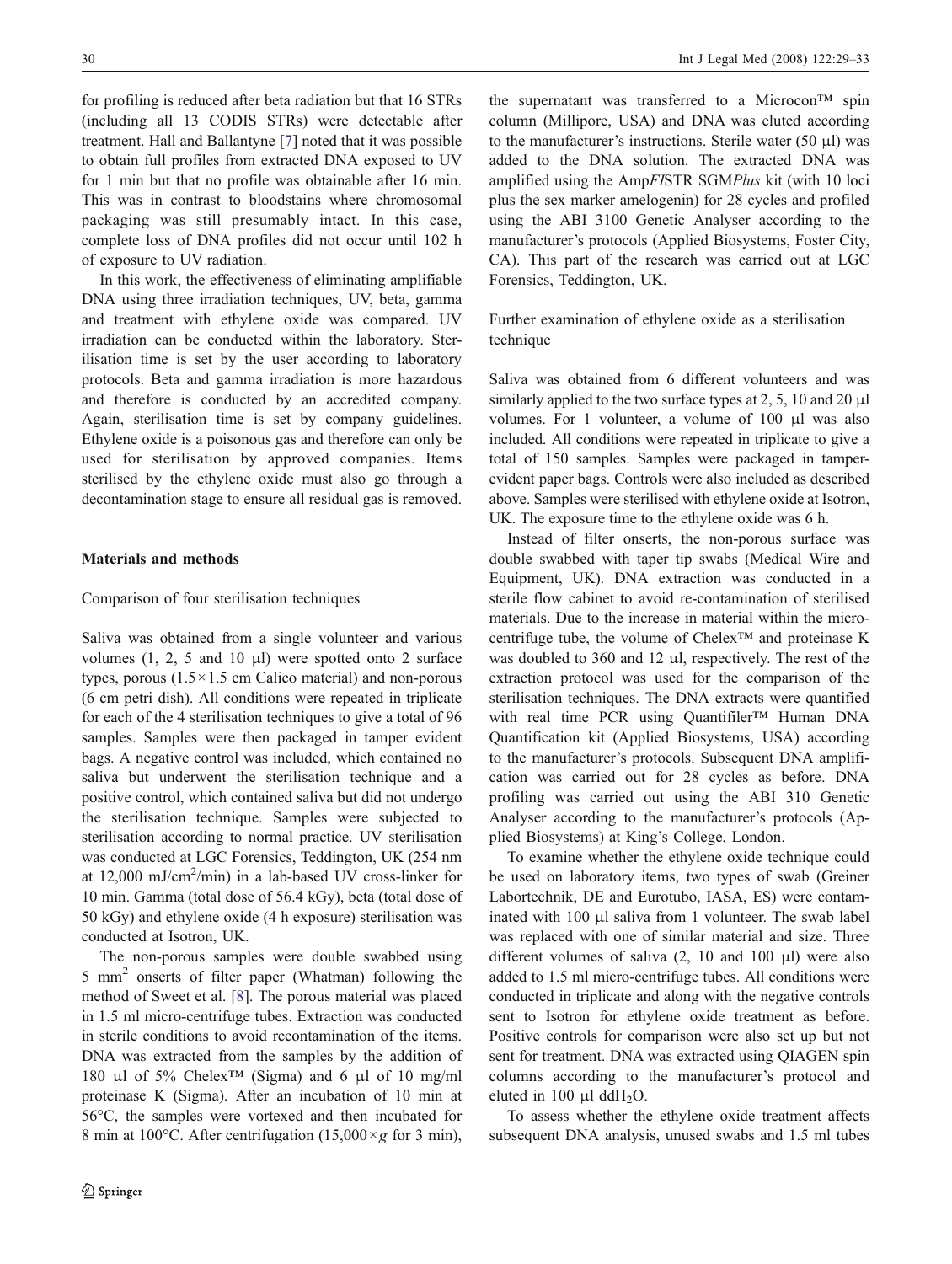were also sent for treatment. After sterilisation, 50 μl of saliva was added to 3 tubes or swabbed from a tile using 1 of the treated swabs. The DNA was extracted using QIAGEN spin columns as before. Negative controls (50  $\mu$ l ddH<sub>2</sub>O) were also included.

DNA extracts from swabs and tubes were quantified with real time PCR using Quantifiler™ Human DNA Quantification kit (Applied Biosystems, USA) according to the manufacturer's protocols. DNA extracts were amplified and profiled as before.

# Results and discussion

#### Comparison of four sterilisation techniques

Figure 1 illustrates the proportion of different DNA profile types produced after the different sterilisation techniques. The full and partial profiles obtained matched the profiles from the respective volunteers. No allelic drop-in was observed in the sample profiles, indicating that post treatment contamination had not occurred. It is clear from this study that UV radiation, using the parameters specified here, does not degrade amplifiable DNA sufficiently, as full profiles were obtained from all samples. Profiles were obtained in all samples after gamma radiation, although 30% of these were poor partial profiles, classified as being unloadable on the UK National DNA Database (NDNAD; entry criteria to the database are profiles that consist of allele designations at four or more specified loci). After beta radiation, whilst 3% of the samples produced no profile, the remainder were of sufficient quality for loading onto the NDNAD; and of the 24 samples, 70% were full profiles. Of the 24 samples treated with ethylene oxide, no profiles of sufficient quality for loading onto the NDNAD

were obtained and 13% of the samples failed to produce any profile at all.

Figure 1 shows the combined data for all volumes and surfaces. For beta and gamma irradiation, the extent of DNA degradation was more successful with DNA sample volumes of 1 or 2 μl. However, after ethylene oxide treatment the number of peaks present in a profile ranged between 0 and 3 out of 22 for all volumes, which indicates that the effectiveness of ethylene oxide is not volume dependent.

The total DNA profile peak areas obtained after the treatments and for the different volumes of saliva were compared statistically. There was a significant difference between the total DNA profile peak area of the samples that were either irradiated or treated with ethylene oxide and control samples (ANOVA  $F=44.2$ ,  $p<0.01$ ). This indicates that even though UV radiation treatment did not reduce the number of peaks within the DNA profiles, it did reduce the total peak area significantly.

The results obtained for the different sample volumes were significantly different from each other  $(F=8.263, p<0.01)$ but the ANOVA indicated that there was no correlation between the volume of saliva and the sterilisation treatment  $(F=1.452, p=0.160)$ . As might be expected, the 1 µl volume samples had significantly lower total DNA profile peak areas than 10 μl for each method of sterilisation.

Further examination of ethylene oxide as a sterilisation technique

After the first results, it was decided to examine the use of ethylene oxide further. More volunteers were included in this study and whilst it should be noted that none of the saliva samples contained on average as much DNA as the first volunteer's saliva sample, they do represent a range of salivary DNA concentrations.

Electron beam

3%

27%



 $\Box$ Full profile  $\Box$ Partial profile (loadable)  $\Box$ Partial profile (unloadable)  $\Box$ No profile



minimum of complete designations at four specified loci and a match probability of less than one in a million

70%

87%

Ethylene oxide

13%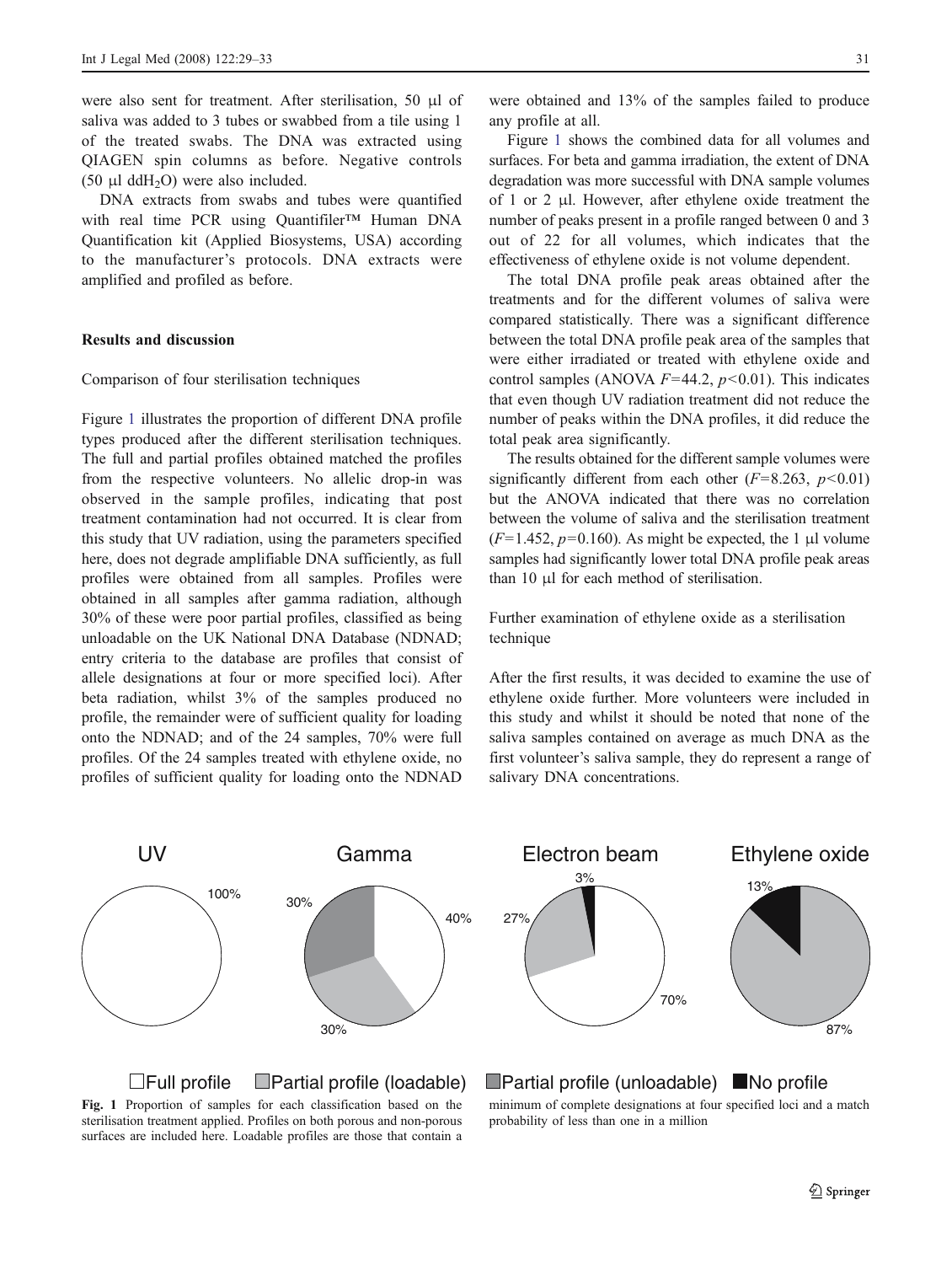There was no significant difference in DNA concentrations from porous vs non-porous surfaces  $(F=1.80, p=$ 0.18) after sterilisation, thus data from both surface types were pooled. This indicates that the surface does not affect the sterilisation and recovery of DNA.

Figure 2 illustrates the mean DNA concentrations of ethylene oxide-treated and control saliva samples. Ethylene oxide treatment significantly decreased DNA levels compared to those of the control samples  $(F=15.84, p<0.01)$ . After ethylene oxide treatment, all samples were found to have DNA concentrations below that of the lowest Quantifiler™ quantification standard (0.023 ng/μl) regardless of the initial volume of saliva. All samples were below the optimal DNA concentration required for effective profiling  $(0.05-0.1 \text{ ng/}\mu\text{l})$ .

Of the total ethylene oxide-treated samples, 23% were not detectable by Quantifiler™ and thus, not considered further as they were assumed to not contain enough DNA to render a DNA profile. Of the samples that were profiled, 49% provided no profile and 51% provided unloadable partial profiles with a maximum number of 4 out of 22 alleles noted in a profile. Half of the unloadable partial profiles contained the sex marker only and provided no extra discriminatory information. The remaining unloadable partial profiles showed only the smaller molecular weight loci; most were found to be below 200 base pairs in length. This indicates that ethylene oxide is degrading the contaminating DNA so that only the shorter loci can be amplified.

The average decrease in the amount of DNA on both types of cotton swabs was 99.98% after ethylene oxide sterilisation when compared with the average positive control values (Table 1). Table 1 also indicates that after ethylene oxide sterilisation, the amount of amplifiable DNA present was between 0% and 1.39% of the respective positive control for the contaminated micro-centrifuge tubes. It should be noted that the concentration of DNA



untreated control and ethylene oxide-treated saliva samples of varying volumes. The percentage decrease in DNA concentration after ethylene oxide treatment compared to the untreated control is shown below the graph. Error bars indicate standard deviation

Table 1 The average amount of DNA (ng) extracted from two types of swabs and 1.5 ml micro-centrifuge tubes contaminated with saliva with and without ethylene oxide sterilisation

| Material                        | Average amount of DNA (ng) |                                    |                             |
|---------------------------------|----------------------------|------------------------------------|-----------------------------|
|                                 | Control                    | Ethylene<br>oxide<br>sterilisation | $\frac{0}{0}$<br>Difference |
| Greiner swab+100 $\mu$ l saliva | 247.00                     | 0.05                               | 0.02                        |
| Eurotubo swab+100 µl<br>saliva  | 139.00                     | 0.02                               | 0.02                        |
| $1.5$ ml tube $+2$ µl saliva    | 0.31                       | 0.00                               | 0.00                        |
| $1.5$ ml tube + 10 µl saliva    | 1.44                       | 0.02                               | 1.39                        |
| $1.5$ ml tube + 100 µl saliva   | 29.87                      | 0.05                               | 0.17                        |

extracted from 100 μl of contaminating saliva on one of the swabs and tubes is at the lower threshold for successful SGMplus profiling  $(0.05 \text{ ng/}\mu l)$ . This indicates a possible upper threshold of contamination that ethylene oxide sterilisation can remove. However, this contaminating volume is considerably higher than an airborne contaminant and would be stopped by the appropriate protective equipment.

There was no significant difference in the quantity of DNA extracted between uncontaminated ethylene oxide sterilised swabs and tubes and those that hadn't been sterilised (ANOVA; swabs  $F=0.119$ ,  $p=0.747$ ; tubes  $F=3.580$ ,  $p=0.131$ ). All swab and tube extracts produced full DNA profiles.

#### Conclusion

This study demonstrated that not all conventional irradiation techniques result in the complete removal of amplifiable DNA. The advantage of UV radiation is that it can be conducted within the laboratory. However, after UV radiation treatment, using the parameters specified in this study, full profiles were produced from all samples, indicating the limitations of the technique for sterilisation. However, Tamariz et al. [\[9](#page-4-0)] have recently published certain parameters that can improve UV sterilisation including distance of items to the UV bulb, increased exposure time and the use of aluminium foil.

Beta and gamma, under the conditions of this study, have the ability to reduce the number of full profiles but not consistently.

This study indicates that ethylene oxide is capable of reducing the DNA contamination so that loadable DNA profiles are not possible after sterilisation. This reduction in contaminating DNA was also evident with sealed cotton swabs and closed micro-centrifuge tubes, indicating that forensic consumables could be sterilised using this method. Ethylene oxide gas treatment is not corrosive to metal and